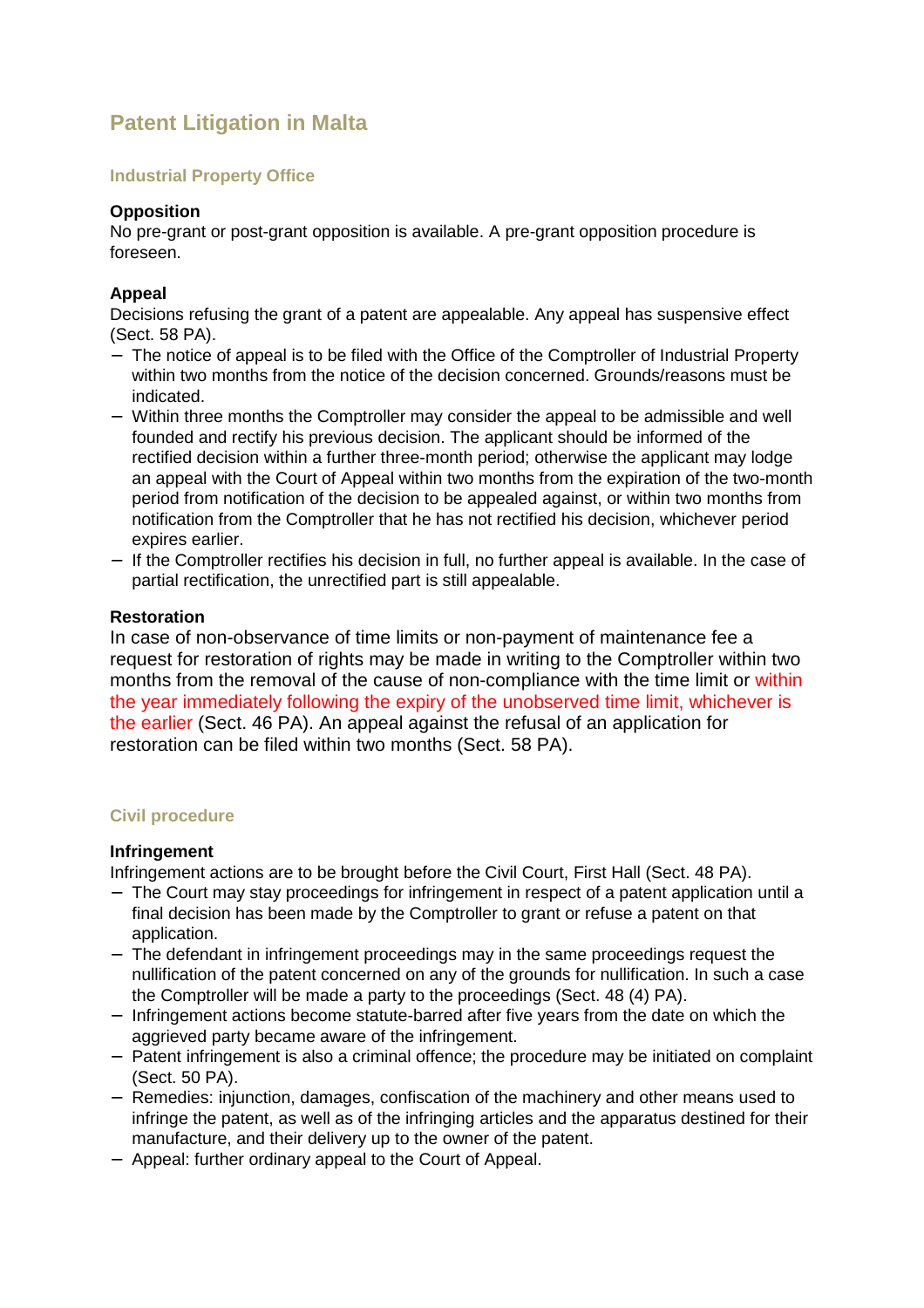# **Declaration of non-infringement**

 Any interested party may institute proceedings before the first Hall, Civil Court against the owner of a patent for a declaration that the performance of a specific act does not constitute an infringement of the patent. Licensees have to be informed of the proceedings by the patentee and have the right to join the proceedings (Sect. 49 PA).

#### **Invalidation**

A request for invalidation of a patent may be filed with the Civil Court, First Hall (Sect. 44 PA). Action may be taken during the lifetime of a patent and after the patent has lapsed.

- − Invalidation has a retroactive effect (subject to some exceptions final and enforced decisions prior to the invalidation; contract concluded prior to the invalidation decision, in so far as it has been performed before that decision).
- − Partia**l** invalidation is available.



#### **Compulsory licence**

May be requested at the Civil Court, First Hall, by any person who proves his ability to work the patent invention in Malta, if the patented invention is not worked or is insufficiently worked in Malta (Sect. 39 PA). The Court will direct the Comptroller to grant a compulsory licence.

− Furthermore, the Minister responsible for IP (at the moment the Minister for Finance, the Economy and Investment) may authorise the licence in cases of national security or public safety (Sect. 40 PA).

#### **Other**

Introduction of a Patent Appeal Tribunal is planned.